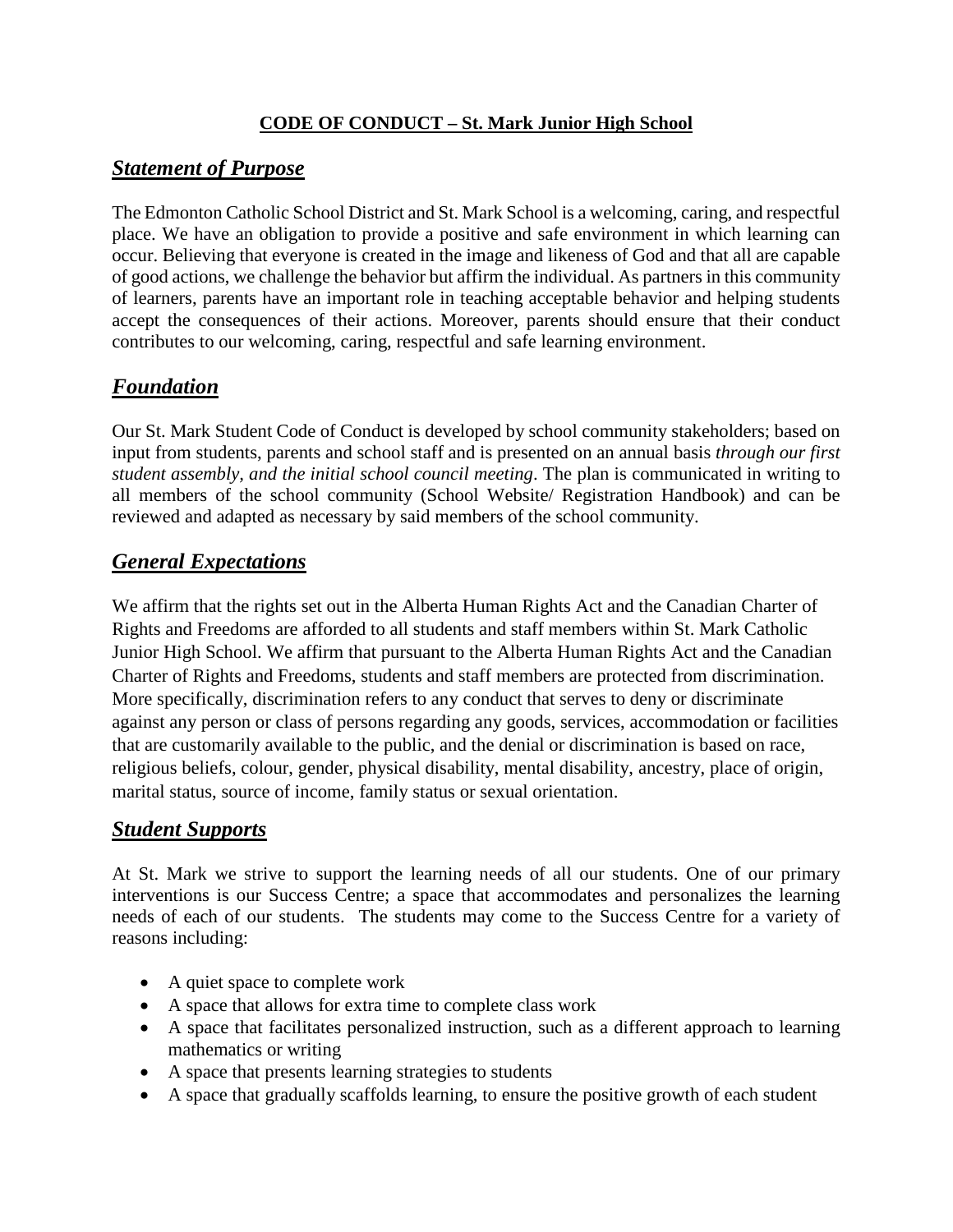• A space to remind students they are valued and loved

Students use the Success Centre for a variety of reasons and it is the work of the Success Centre teachers in conjunction with classroom teachers who play a critical work in facilitating the positive learning development of each student.

Other supports that are in place for student success include: Learning Coach, FSLW, STAY, Emotional Behavioral Specialist, AHS supports including OT, SLP, and Mental Health, Spiritual Support through our Chaplaincy Program, Edmonton Catholic Schools Regional Multidisciplinary Team also provides parallel services with regards to SLP, OT, Assistive Tech

#### *Edmonton Catholic Schools Administrative Regulation 104 (Student Responsibility)*

1. Students shall contribute to the best of their ability to the realization of a Catholic Christian school community.

- 2. Students shall participate to the best of their ability in the education program assigned to them.
- 3. Students shall be responsible for their own learning.
- 4. Students shall be responsible and accountable for their behavior and conduct:
	- while involved in school-sponsored or related activities;
	- while on school property;
	- during lunch periods on or off school property;
	- while traveling to and from school; and
	- beyond the hours of school operation if the behavior or conduct detrimentally affects the welfare of individual students or the governance, climate, or efficiency of the school(s).
- 5. Students shall be concerned about the safety of themselves and others.

6. Students shall conform to the rules and regulations of the school, the district, and Alberta Education.

7. Students shall treat school property with proper respect. Students who cause willful damage shall be expected to make restitution.

#### *School Act (Part 1, Section 24) (Student Responsibilities)*

A student shall conduct himself or herself so as to reasonably comply with the following code of conduct:

- (a) be diligent in pursuing the student's studies;
- (b) attend school regularly and punctually;
- (c) cooperate fully with everyone authorized by the board to provide education programs and other services;
- (d) comply with the rules of the school;
- (e) account to the student's teachers for the student's conduct;
- (f) respect the rights of others;
- (g) co-operate with everyone authorized by the board to provide education programs and other services;
- (h) be accountable to the student's teachers and other school staff for the student's conduct;
- (i) positively contribute to the student's school and community.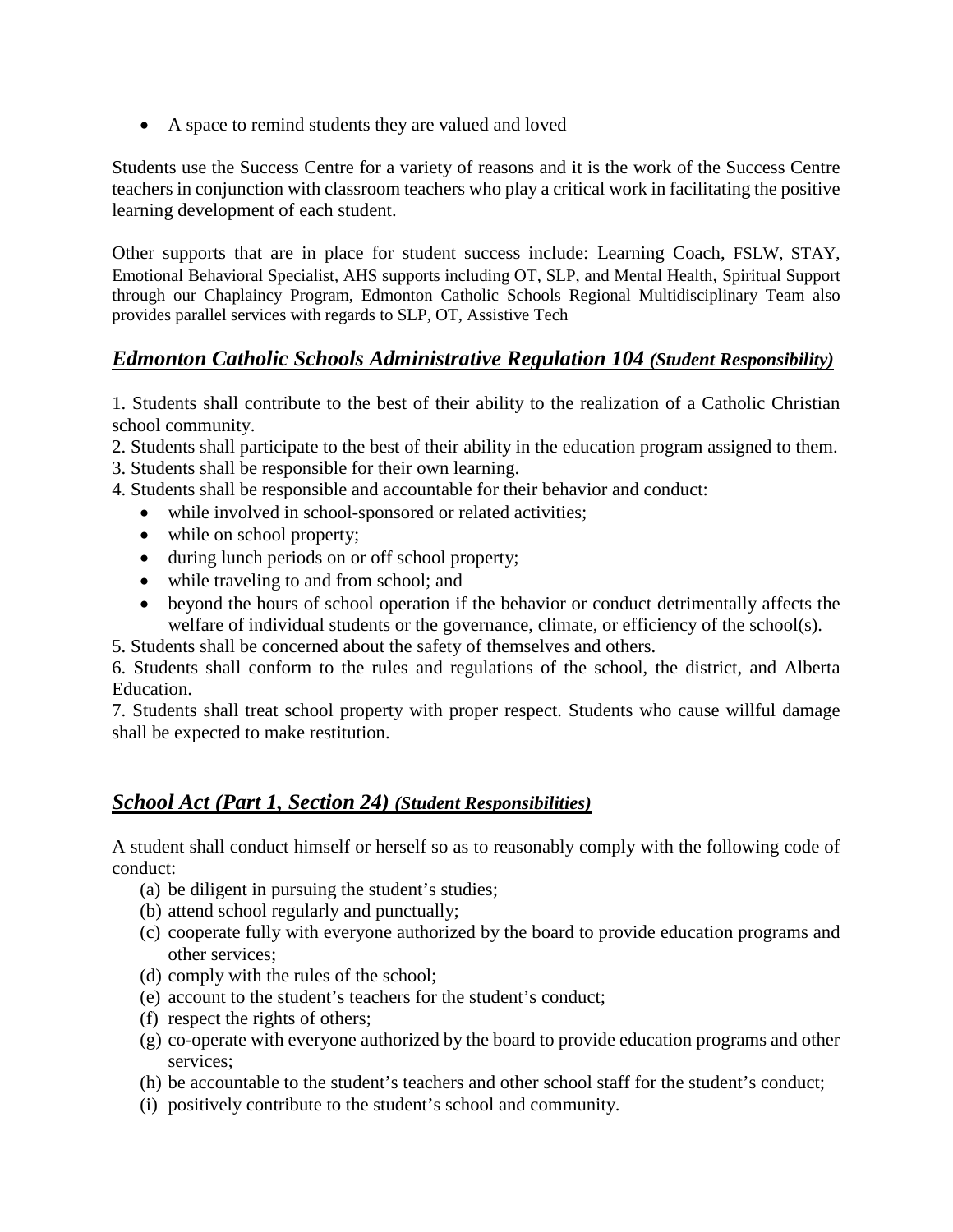## *Conduct Expectations*

At St. Mark we avoid a 'one size fits all' approach as it is inconsistent with the School Act and will endeavor to take into consideration unique student attributes such as age, maturity and individual circumstances when dealing with student consequences and events. A continuum of supports will be provided to students who are impacted by inappropriate behavior as well as for students who engage in inappropriate behavior. These expectations include behaviors which occur within the school building, during the school day or by electronic means. Examples will include the following components:

- preventative procedures;
- supportive procedures for minor breaches of conduct; and
- fair, corrective interventions to address major breaches of conduct.

In accordance with the School Act and District Policy, the following represent acceptable behaviors:

Be Respectful-

- be honest and truthful
- find out about other people's feelings
- accept other's differences
- care for other people's belongings and public property
- listen attentively when required
- use polite language and behavior
- wear appropriate clothing and footwear as per school policy
- cooperate with school staff
- develop the talents and abilities that God has given them
- show consideration, courtesy and respect for self and others
- attend school regularly and punctually
- complete homework and assignments
- avoid the use of profane or vulgar language
- avoid the use of actions and words that may make others feel unsafe
- do not possess or use drugs, alcohol or tobacco products in the school or its vicinity
- dress appropriately for school
- respect all school property
- respect both self and others

#### Be Leaders-

- be welcoming of others
- practice positive comments
- be a team player
- look for ways to improve our school
- be a positive ambassador for our school
- resolve conflicts in a peaceful manner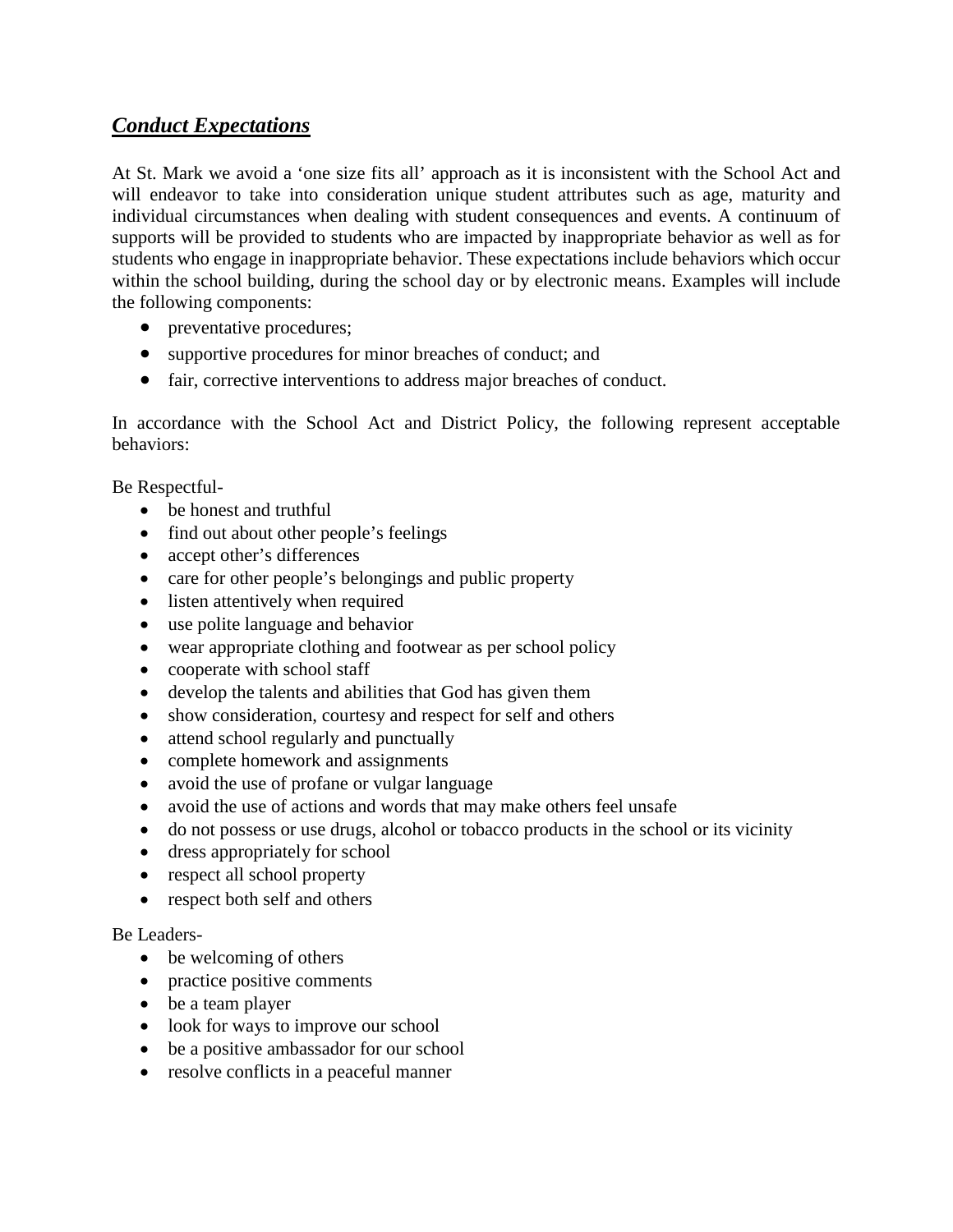Be Safe-

- walk quietly in the hallways
- stay on school property
- report any injuries, problems, conflicts or dangerous behavior to adult supervisors

#### *Conflict Resolution and Reconciliation*

1. Display of behavior contrary to policy or expectations may result in one or several consequences, such as:

- monitoring
- reprimand
- contact with parents
- Student Advisory sessions
- incident report
- office referral
- loss of privileges
- referral to proper authorities
- suspension
- expulsion

2. For time lost from school because of skipping or habitual late arrival, time will be made up based on discussion with Administration and the students TA.

3. Homework or assignments not completed may be required to be done after school or during the lunch hour.

4. Students are expected to use appropriate strategies to deal with conflicts and disputes. If there is a problem and a student needs help, she/he should tell a teacher, our student support advisors (STAY, FSLW) or an administrator.

5. Physical or verbal aggression, teasing, intimidation, threats or harassment (in person or through cyber bullying) may result in a suspension or expulsion from school and/ or police involvement.

6. Like other places of work, St. Mark has a dress code. Students are expected to wear clothes and accessories that do not interfere with the learning atmosphere at school. For example, some clothing items that are considered inappropriate for school are: muscle shirts, caps, bandanas, spaghetti strap/racer back tops, garments with offensive or inappropriate logos and shirts that do not appropriately cover the midriff or the chest area. Skirts/shorts that are too short or affect the student's full participation in the lesson and activities is inappropriate. All pants/jeans must be worn at the waist level. Undergarments are NOT to be visible at any time. Proper footwear that does not damage the gym floor is mandatory for gym use. Inappropriate dress will result in students being asked to change or being asked to return home to change into suitable attire. Chronic issues will result in further consequences.